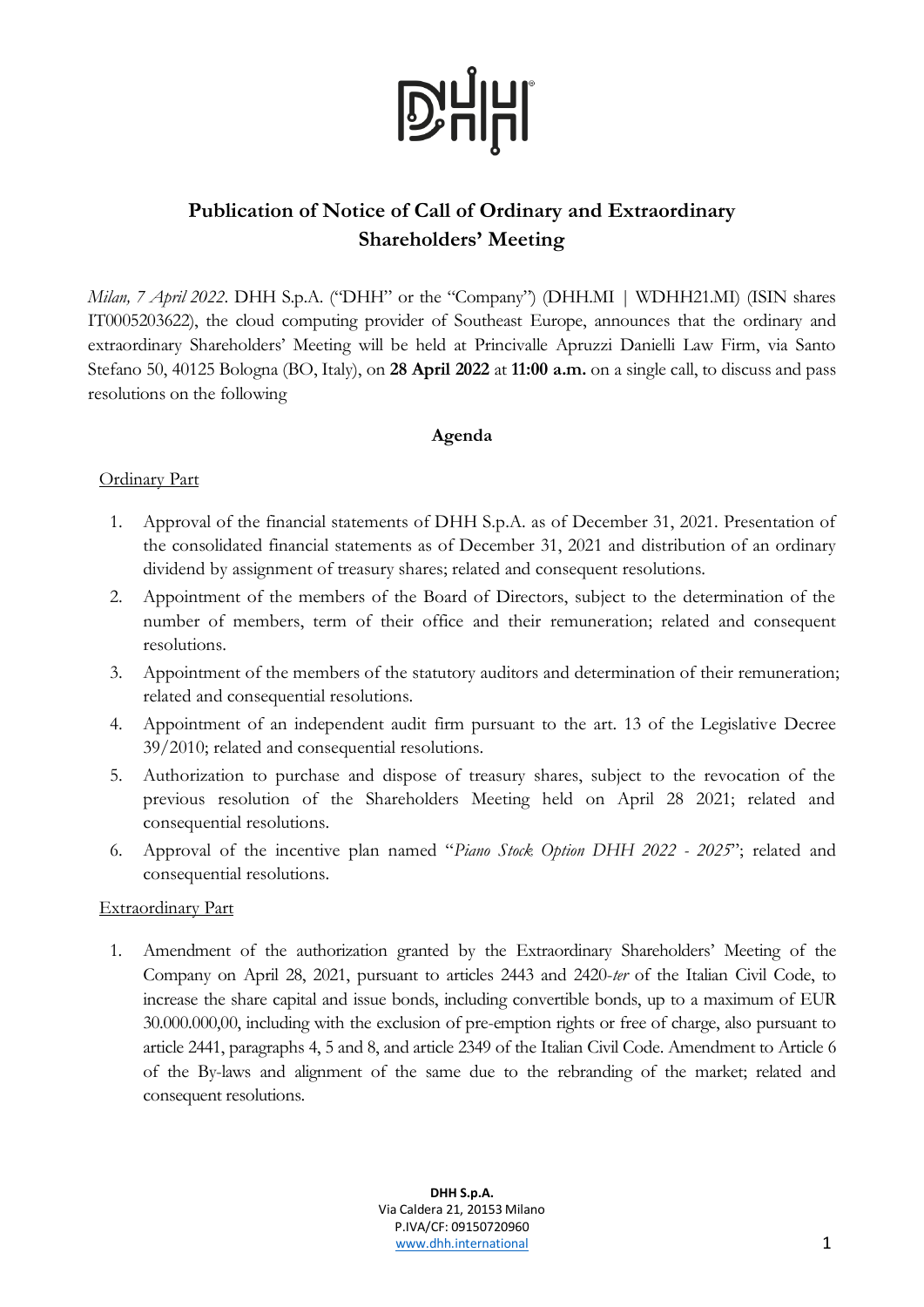● ● ●

**Please note that the date and/or the place and/or the participation and/or the voting modalities and/or the holding of the meeting as set out in the call notice is subject to the applicable law and to the provisions issued by the Authorities for Covid-19 emergency further to the fundamental principles to healthy safe for shareholders, employees, officers and advisors of the Company. The eventual amendments or additions to the above information shall be promptly communicated in the same modalities of the call notice publication and/or through the Company's web site at <https://www.dhh.international/> and the information channels required by the law.**

Due to Covid-19 emergency, in accordance with the Italian Decree Law no. 18 of the 17 March 2020, the Company established that the participation at the Meeting takes place only by the Designed Representative, pursuant to Art. 135-*undecies* of the Italian Decree Law no. 58 of the 24 February 1998 ("TUF"). BOD and Statutory Auditors could attend the Meeting by audio-conference.

To the Designed Representative may be granted some proxies or sub-delegations pursuant to article 135-*novies* of the TUF, notwithstanding to article 135-*undecies*, paragraph 4, of the same decree, in order to allow the wider use of these distance voting measures for all the shareholders, in accordance to the health protection fundamental principles of the Company's shareholders, employees, members and advisors.

### **SHARE CAPITAL AND VOTING RIGHTS**

The Company share capital amounts to Euro 489.277,20 distributed in no. 4.892.772 ordinary shares, without the reference of the nominal value, each of them gives right to one vote in ordinary and extraordinary general Shareholders' Meeting.

### **ENTITLEMENT TO PARTICIPATE AND VOTE AT THE MEETING**

Pursuant to art. 83-*sexies* of the TUF, and the Company's by-laws, the entitlement to participate to the Meeting is subject to the receipt by the Company, of the communication sent by an authorized intermediary upon application of the right holder pursuant to the applicable law, stating the ownership of the shares on the basis of the accounting records related to the end of the 7th (seventh) trading day prior to the date of the Meeting (i.e. **April 19, 2022** – *record date*). The credit and debit registrations made into the accounts after the record date do not count for the purpose of being entitled to exercise the voting right at the Meeting. The intermediary's communications must be received by the Company within the end of the 3rd (third) trading day prior to the date of the Meeting and, thus, within the 11:59 p.m. of the **April 25, 2022**. Without prejudice to the entitlement to participate and vote, if the communications have reached the Company beyond the aforesaid terms, but before the start of the meeting works. It is a duty of the voting rights holders to instruct the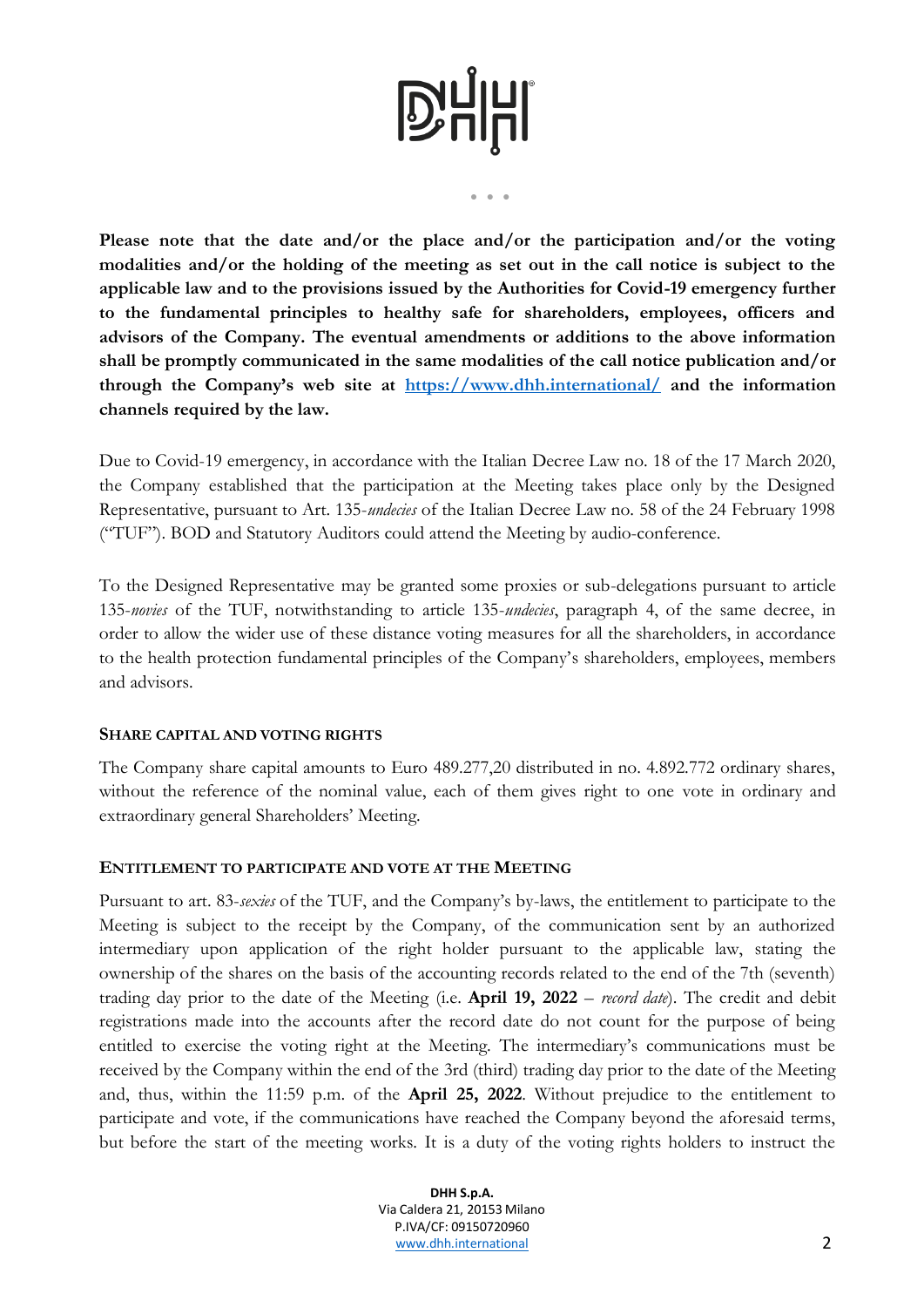intermediary managing the account in order to send the communication to the Company, penalty of forfeiture form attendance. Any request of prior notice or disbursement by the intermediary to fulfill its duties cannot be borne by the Company. No electronic or vote by correspondence is allowed. People entitled to attend the meeting and their delegates can vote only in compliance with the following instructions.

### **PROXY VOTE AND PROXY GRANTING**

Each person entitled to participate at the Meeting, pursuant to the above, may be represented by the Designed Representative through proxy and/or sub-delegation writing within the scope of the applicable law, with the faculty to use the proxy form available on the Company website at the address: [https://www.dhh.international/shareholders-meetings/.](https://www.dhh.international/shareholders-meetings/) For the Meeting hereto, DHH has appointed as Designed Representative, pursuant to article 135-*undecies* of TUF, the lawyer Ms. Valentina Apruzzi to which may be conferred written proxy without any costs for the delegator (excluding eventually delivery costs), with voting instructions regarding all or some points of the Agenda. The original proxy to the Designed Representative must be granted by subscribing an appropriate form, containing the voting instruction and must be received by courier or by registered letter with return receipt at the registered office of Princivalle Apruzzi Danielli Law Firm, Via Santo Stefano n. 50, 40125 Bologna, within the end of the second trading day prior to the Meeting date (i.e. within the 11:59 p.m. of the **April 26, 2022**). It being understood that the proxy shall be sent in original with the voting instruction, it may also be notified electronically to the certified e-mail address [valentina.apruzzi@ordineavvocatibopec.it](mailto:valentina.apruzzi@ordineavvocatibopec.it) or to the lawyer certified e-mail address [dhhsrl@legalmail.it.](mailto:dhhsrl@legalmail.it) The proxy delivery to the above-mentioned certified e-mail address, undersigned with digital signature in accordance with the applicable law, meets the requirement of the written form. The proxy shall not have any effect for any proposals for which voting instructions have not been conferred. The proxy and the voting instruction conferred to the Designed Representative are revocable within the above term and with the same manner provided for the assignment.

### **DOCUMENTATION AND PROCEDURAL REQUIREMENTS**

At the same time as this notice of call, the following documents will be available to the public at the registered office of the Company in Milan (MI), Via Caldera n. 21, on the website of the Company [https://www.dhh.international/,](https://www.dhh.international/) section "For Investors", on the Borsa Italiana website, and with any other modalities provided for by the applicable laws and regulations: *(i)* the form that the parties entitled to attend the Shareholders' Meeting may use for proxy voting, and *(ii)* the explanatory report of the Board of Directors on the proposals concerning the items on the Agenda, as well as any further documentation relating to the items on the Agenda. Shareholders may obtain a copy.

Furthermore, with regard to item 2 and 3 of the Agenda, those entitled are invited to submit the lists of candidates to be member of the Board of Director or Statutory Auditors no later than 5 p.m. of the 5th (fifth) calendar day before the date of the Meeting (therefore, **April 23, 2022**), under penalty of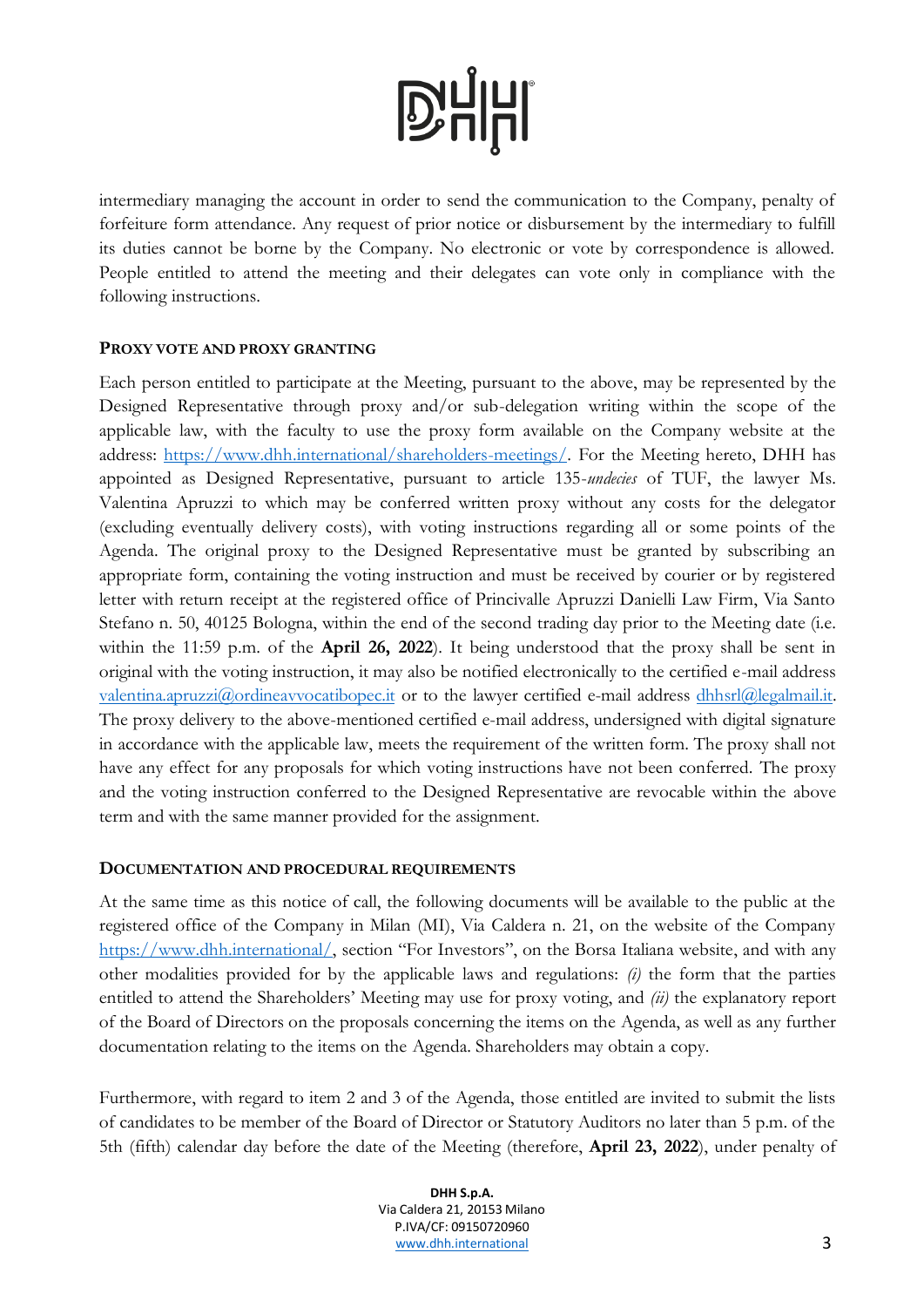forfeiture, and exclusively by sending them to the certified e-mail address of the Company [dhhsrl@legalmail.it.](mailto:dhhsrl@legalmail.it)

The lists, accompanied by the professional curricula of the subjects designated and signed by the Shareholders who have submitted them, must therefore be sent in advance to the Meeting with the methods set out above together with documentation attesting the quality of the Shareholders by those who have submitted them. Within the same term, the declarations by which the individual candidates accept their candidacy must be lodged and declare, on their own responsibility, that there are no legally prescribed causes of ineligibility or incompatibility, as well as the existence of any requirements prescribed by law and applicable regulations and, for the candidates independent directors the possession of the independence requirements provided for by art. 148, paragraph 3, of the TUF, as recalled by art. 147-*ter*, paragraph 4, of the TUF, where indicated as independent directors. The Company will make available to the market the lists received within the deadlines by means of publication of the same on its website [www.dhh.international,](http://www.dhh.international/) section "For Investors". Lists submitted without compliance with the foregoing shall be deemed not to have been submitted.

Furthermore, the Shareholders Applicants who need to obtain the Prior Opinion with reference to one or more candidates Independent Directors to be included in the Lists of Candidates must make a communication to the Euronext Growth Advisor in the form, depending on the case, referred to in Annex 1-A (Communication Shareholder Single Applicant) or referred to in Annex 1-B (Communication Shareholders Joint Applicants) no later than 7 calendar days before the deadline provided by art. 26 of the By-laws for the filing of the List at the registered office of the Issuer, therefore within **April 16, 2022** (art. 4.1 "Procedure for obtaining the Euronext Growth Advisor's prior opinion on the proposal for the appointment of an independent director" published on the Company's website).

This notice of call will also be published on Company's website <https://www.dhh.international/> under the section "*For Investors*" and in the "Gazzetta Ufficiale", Parte II n. 40 of 7 April 2022.

> For the Board of Directors The Chairman

> > **Giandomenico Sica**